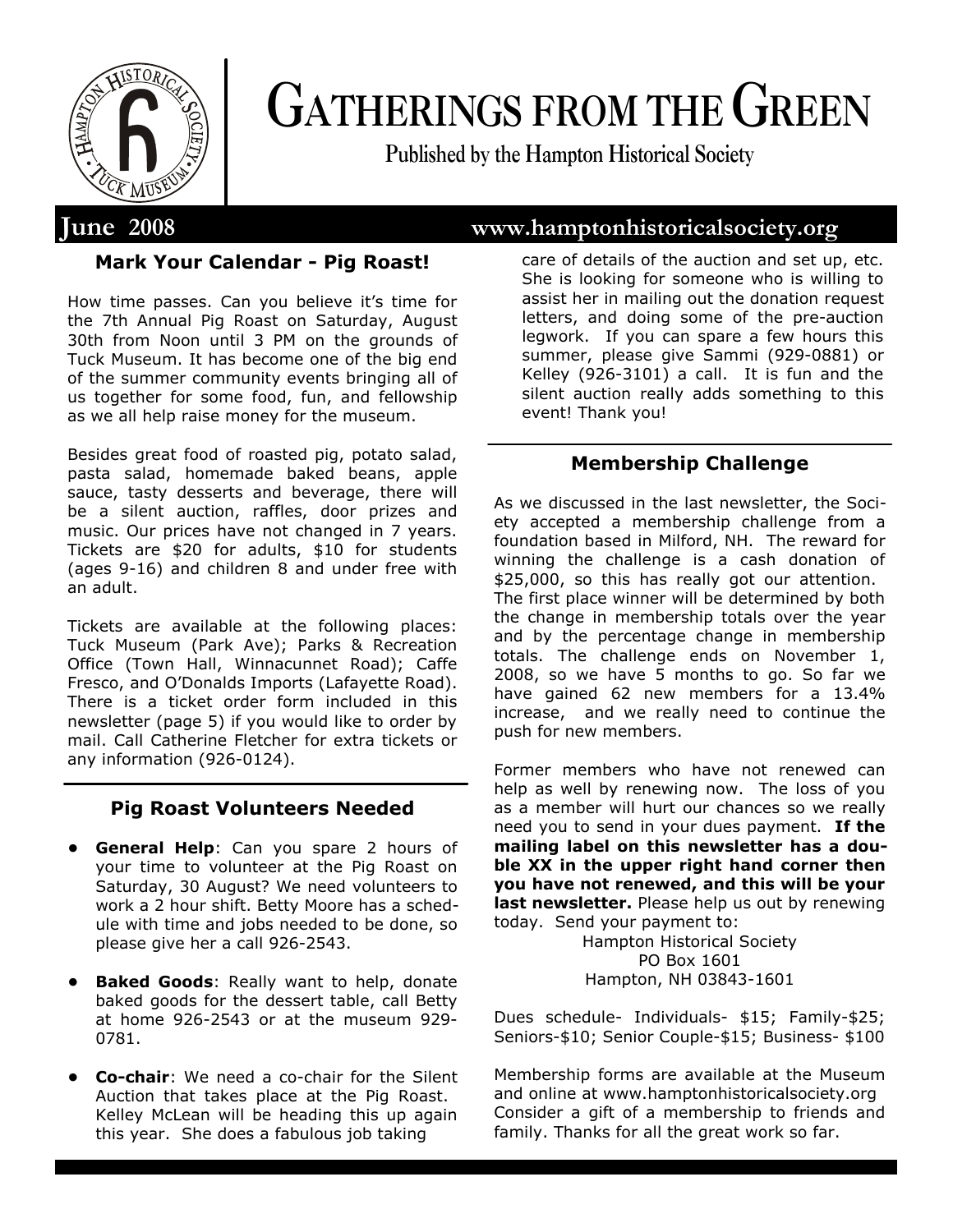## **From the President**

Life seems to be so busy these days. So in the midst of the school year ending, and all hustle and bustle of life, I am pausing to say, "Hello!" I hope you are all enjoying the nice weather and take a few moments to relax between the many projects that the season always seem to bring.

Speaking of projects, Tuck Museum is looking very nice these days! Our dedicated Executive Director, (aka Betty Moore) and her devoted spouse, (aka Ben Moore) have spent many hours making the buildings and grounds look very nice! Ken Lobdell volunteered his time to install the new storm doors, which will help save us some energy costs next winter. We also spruced up the military room with new windows, installed by Nathan Page, and new wallpaper, and paint. Many volunteers have been working to get the museum ready for the summer events and programs. Thanks everyone!

We had a new member day at the museum and a trolley tour of the town that was enjoyed by all in attendance. Our school programs are finishing up for this school year. Spring brings us the 3rd and 8th grade classes who always enjoy seeing the buildings and exhibits, along with learning about Hampton's past. Our volunteers have done a terrific job!

The community grand opening of the barn will take place on June 22, with music and fun for all. The Pig Roast fundraiser is rapidly approaching too! We can always use volunteers, so if you have the time we have the place!

A huge thank you to everyone who keeps HHS and the Tuck Museum running and moving forward. Your dedication is greatly appreciated!

Read on for more information about what has been happening and what is coming up. I hope to see you soon! Sammi Moe

#### **MISSION**

The mission of this organization shall be to promote and honor the history and heritage of the town of Hampton, New Hampshire and its founders and inhabitants; and to preserve such history for future generations.

#### **Director's Report**

As Sammi's president report states, it has been a busy few months. We have been working feverishly on projects in the main museum and the barn getting ready for our summer season. A few weeks ago we offered a historic trolley tour of Hampton, which was a sell out and has a waiting list for the next time one is offered.

The two renovated rooms are beautiful! You will read more about that in the Building and Grounds report. We are fortunate that so many talented people volunteer their time doing things for the Society. It is very heartwarming and humbling.

Last fall exhibits were moved from the former "farm museum" to the Leavitt Barn and the universal comment is that none of us can figure out how all that "stuff" fit in that little space! Percy Annis has worked on installing exhibits, with Bill Keating as his assistant. Chet Riley, Bill Darrigan and others have been busy working on the barn lighting. It has been an exciting process watching everything come together.

The community grand opening of the barn is on June 22 from 2-4pm. It will be an afternoon of celebration with a slide show documenting the progress of the barn, music and refreshments. If you can't make it then, try to stop by and see all the changes some time soon – the buildings look great!

Next, we will be tackling the interior of the tourist cabin. Bill Keating is putting together a program relating to the development of tourism at Hampton and Hampton Beach. Our yard-sale experts have found some real finds for the interior of the cabin. It's a fun project because it covers a time period may of us relate to. Is my age showing?

Betty Moore

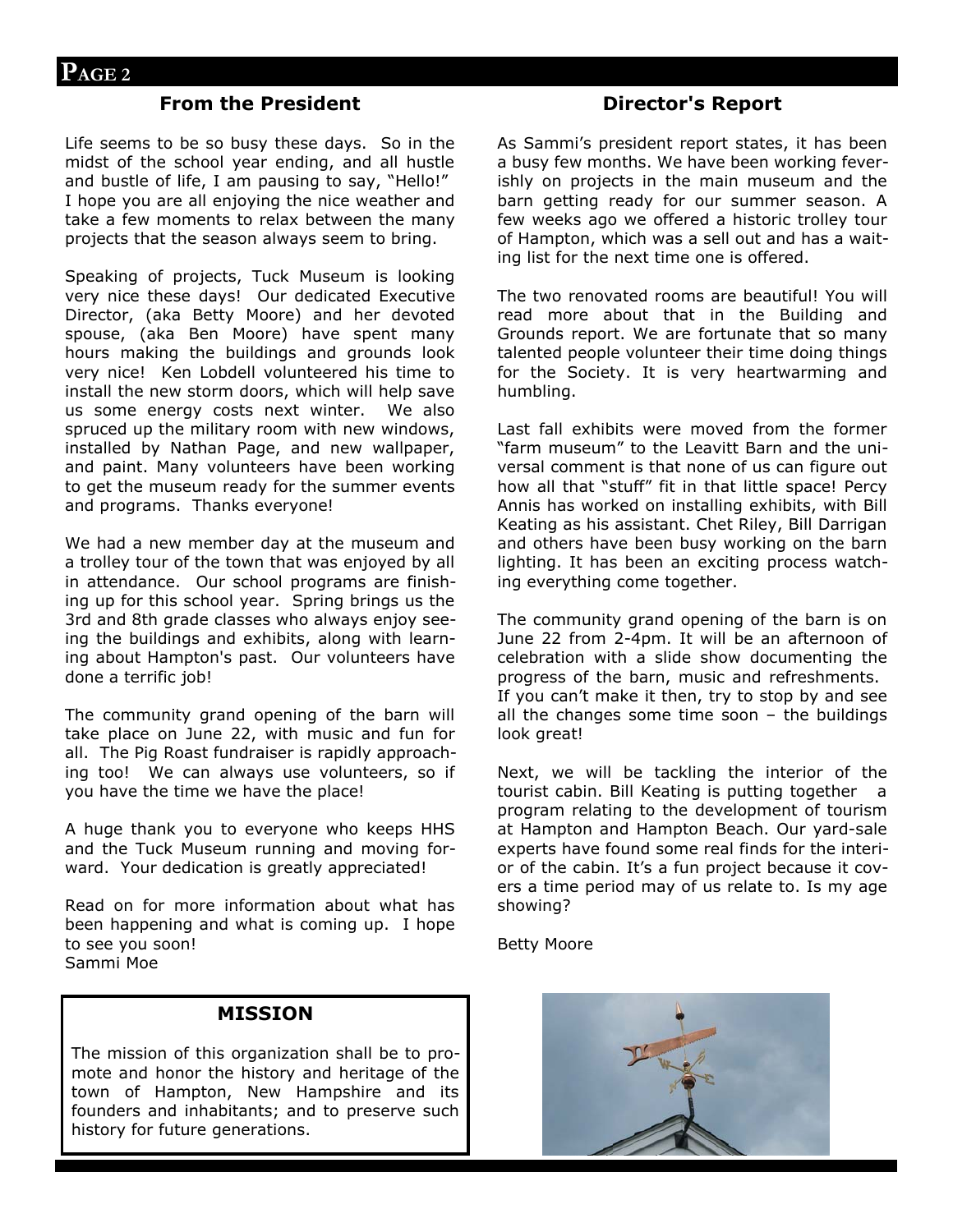# **The Toppan Family Papers**

By Elizabeth Aykroyd

The Toppans were the leading family in Hampton for over a hundred years, from the mid-eighteenth century to the mid-nineteenth. The Historical Society is fortunate to have received a significant gift from descendants of a large collection of papers mostly dealing with personal and public business conducted by Christopher Toppan (1735-1818) and his son Edmund (1777- 1849). Some of the papers are still tied in the bundles into which they were originally placed and have not been perused since the eighteenth century.

Christopher Toppan was involved in town affairs from a young age and served as Selectman, member of the provincial assembly, churchman, and leading businessman. His son Edmund graduated from Harvard in 1796 and practiced law in Deerfield and Hampton, served in the state legislature, and was postmaster in Hampton for twelve years. All these activities are reflected in the records which have been given to the Society.

Christopher Toppan established himself as a merchant and can be seen in the records buying goods such as fish, or deer and lambskins to ship to Boston or Salem on one of the ships which he built in Hampton. Then, in turn, he imported goods such as textiles for sale here. His main business contacts were in Newburyport and Salisbury, but there are also accounts for outfitting or building ships for Portsmouth merchants, such as Jonathan Warner and Woodbury Langdon. Although Toppan never called himself a lawyer, he acted for a number of townspeople in legal matters. Some of Christopher's legal papers in the collection include probate records, lists of marriage licenses "sold by Christo. Toppan," school accounts, and papers concerning town expenditures.

A large section of the papers are related to church business. The church went through turbulent years in the last part of the eighteenth century and ended up in a split into two separate congregations in 1796. For the next twelve years the town and the Congregational Church were embroiled in constant disputes over the income produced by the parsonage lands, which the Congregationalists felt belonged in part to them, and the town church claimed entirely.

Christopher Toppan acted for the Congregationalists, even allowing them to build their new meeting house on his land. When the dispute was finally settled in 1808, and the parishes reunited, Toppan played a large part in its resolution.

As Christopher Toppan's health failed, his son Edmund took over much of the business which had been handled by Christopher. As a lawyer, rather than a merchant, Edmund served as a magistrate, and many of the papers concern cases in which he acted. These included paternity suits, suits for debt, and some for assault or threatening, such as when one man accused another of saying, "By God, I will cut your damned brains out." Besides legal papers, the collection includes records of the Hampton Post Office during Edmund's tenure as postmaster and records of the local militia, of which he was the clerk. He was one of the original investors in the Hampton Causeway Turnpike, and there is an extensive set of records concerning its incorporation and eventual dissolution. Edmund was also known as the historian of Hampton and wrote a short history of the town. The papers include a number of notes and copies of town records which must have been used for the preparation of his history.

Besides the papers outlined above, the collection includes a number of other fascinating items, including a report on the phrenology of Mrs. Edmund Toppan, a notebook in shorthand entitled "E. Toppan's Stenography," a list of prices for silver per ounce from 1700 to 1748, and the minutes of the Washington Sedate Society of 1810. Such documents are a rare survival in this world of throwaways.



Toppan House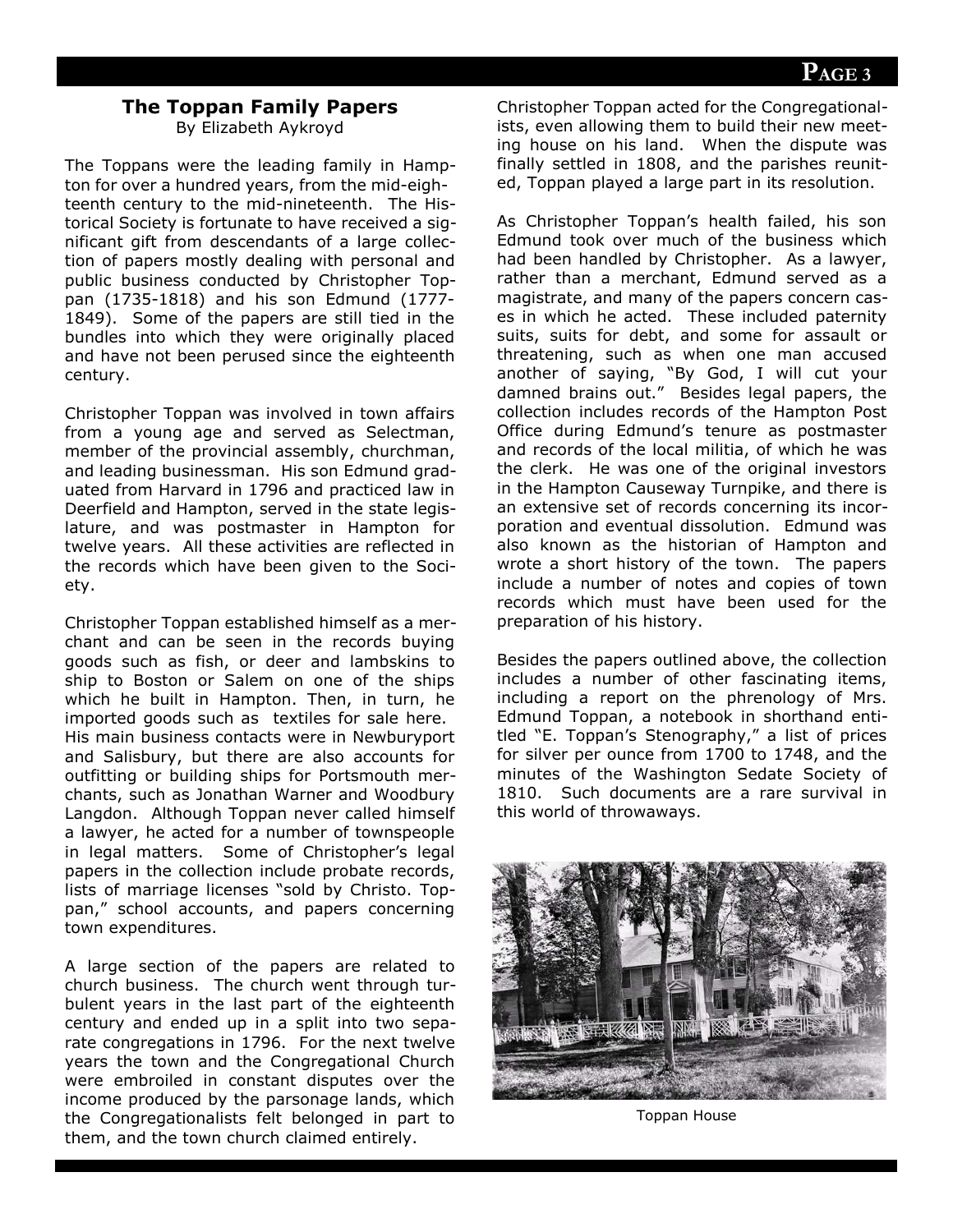## **Buildings and Grounds**

We were busy in the late winter and spring with several projects. The team renovated the Military Room and Victorian Parlor. It was a pretty complete make-over starting with a new ceiling, new lighting and replacement of the wall where the old stove pipe had protruded. We had a long debate on what to do with the remaining walls. The house is mostly plaster and lath and we were very concerned about the condition of the plaster, which of course was covered in multiple layers of wallpaper. In the end we decided on new wallpaper, but the prep for the paper was extensive. We went down to the plaster (which was, with a few exceptions, in good shape) and patched and seal-coated the walls. The paper was hung by a professional based in Maine and it really turned out well. While we were tearing apart the rooms we elected to replace the old windows for appearances and for energy savings.

The work in the rooms was completed by Dave DeGagne, Chuck Weinhold, Ken Lobdell, Bill Keating, Sammi Moe, Ben Moore, Bill Darrigan and Bud Coutu. Special thanks go to Nathan Page and Percy Annis for installation of the windows (and for Percy's woodworking), to Jim and Dave Margarita for the finish carpentry, to Dann Shaw for the drywall work and to Betty Moore for the wall prep and finish painting. Doug and Elizabeth Aykroyd and Ben and Betty Moore receive thanks for getting the exhibits back in order after the turmoil.

The Barn received attention as well with the installation of lighting and outlets. Bill Darrigan, Chet Riley, Percy Annis and Ben Moore completed that phase of the Barn project in mid May.

Continuing on an energy theme, we ordered three new storm doors for the Museum and Ken Lobdell has been busy installing them, two down and one to go. They should improve on the 'tightness' of the building and additionally they greatly improve the appearance of the property.

Bob Wallace, Betty Moore, Carol Keating and Ben Moore have spent a little time in the grounds removing weeds and leaves, edging the flower beds and planting the flower boxes. There is always more to do (sounds like home) if you would like to help, call the Museum at 929- 0781 to join the next work party.

#### **Vintage Vacationing**



August 10 will be the unveiling of the Tuck Museum tourist cabin. This little building has been a work in progress since the fall of 2005 when we moved one of the cabins from the Sea Castle on Ocean Boulevard to the museum grounds. It was built in the 1930s and was known as Young's Cabins. The exterior was completed in 2006, but last summer it took a back seat as we focused on raising and finishing the Leavitt Barn for June 2008.

Those of us working on the building have fallen in love with it  $-$  it has the original pine kitchen seating area, combination sink / stove / refrigerator from the 1950s, and postage stamp bathroom. To our delight we uncovered the original floor of speckled linoleum. It is a nostalgic look at past vacationing and it is being furnished as it may have looked in the 1950s.

Last fall Dave DeGagne built a small porch on the front as a viewing area so that it can be seen from the outside when the museum is not open. Bill Keating has been researching the development of the tourism industry at the beach and town, and will be presenting a program on the early hotels and guesthouses in Hampton. After the grand opening you can enjoy the program and refreshments in our cool main museum building. The activities start at 2PM. For more information contact Betty Moore 926-1543.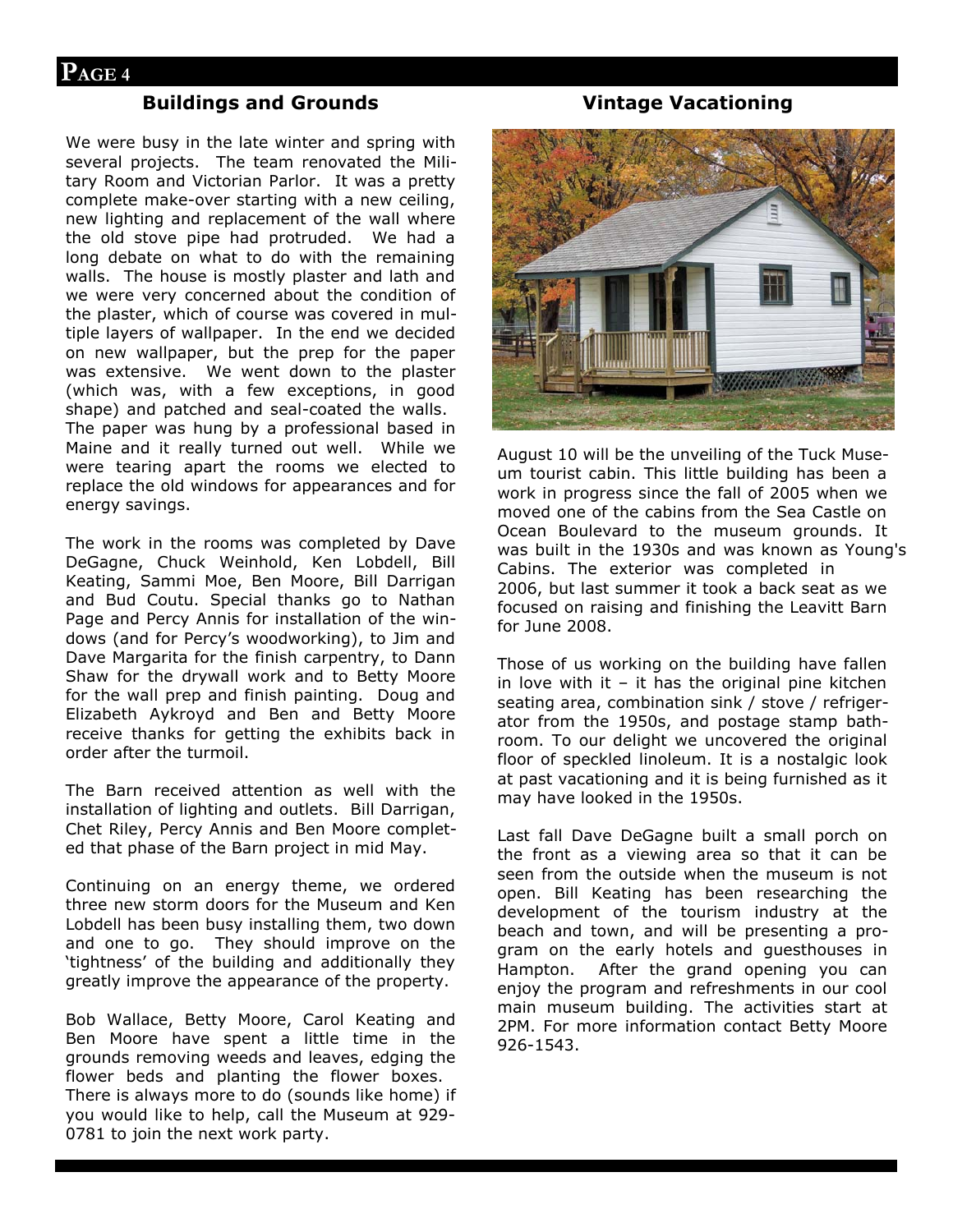## **Leavitt Barn Grand Opening June 22**

An afternoon of music and celebration is set for June 22 as we open the Leavitt Barn to the public. There will be a slide show of the barn from dismantling to adding the finishing touches, refreshments and entertainment. The barn is now exhibit space for many of the museum's agricultural and early industry artifacts. But the beautiful post and beam framing is the real jewel of the collection.

Talented musician, Jeff Warner, will be presenting a program, "Songs of Old New Hampshire" at 3 PM in the barn. Jeff specializes in 19th century music and performs in museums, schools and festivals and has toured nationally for the Smithsonian Institute. He plays a variety of instruments including banjo, guitar and concertina. The afternoon will be great for all ages.

We'd love to have you join us.

# **Board of Trustees**

| President | Sammi Moe                                                                                                                                                           |
|-----------|---------------------------------------------------------------------------------------------------------------------------------------------------------------------|
| Vice Pres | <b>Bud DesRochers</b>                                                                                                                                               |
| Secretary | Elizabeth Aykroyd                                                                                                                                                   |
| Treasurer | Bob Dennett / Ben Moore                                                                                                                                             |
| Trustees  | Percy Annis<br>Dave DeGagne<br>Catherine Fletcher<br>Rick Griffin<br>Marilyn Green<br>Rich Hureau<br>Dyana Martin<br>Linda Metcalf<br>Liz Premo<br>Catherine Redden |

**Hampton Historical Society PO Box 1601 Hampton, NH 03843-1601 603-929-0781**

**Pig Roast Ticket Order Form**

August 30, 2008

I would like to order tickets for the Hampton Historical Society Pig Roast

| Adult tickets at \$20 each<br>Advance Sale Member tickets at \$18 each<br>(Must be ordered by August 1) |  |
|---------------------------------------------------------------------------------------------------------|--|
| Student tickets (ages 9-16) at \$10 each<br>Table for eight at \$150 per table                          |  |
| Children 8 and under free when accompanied by an adult<br>Total                                         |  |
|                                                                                                         |  |

#### **Checks made out to Hampton Historical Society Mailing address P.O. Box 1601 Hampton, NH 03843**

**Ticket options** (select one)

Mail tickets directly to:

Name: \_\_\_\_\_\_\_\_\_\_\_\_\_\_\_\_\_\_\_\_\_\_\_ Address: \_\_\_\_\_\_\_\_\_\_\_\_\_\_\_\_\_\_\_\_\_

or

Hold my tickets at the serving line. But notify me for confirmation Phone  $#$  or email address